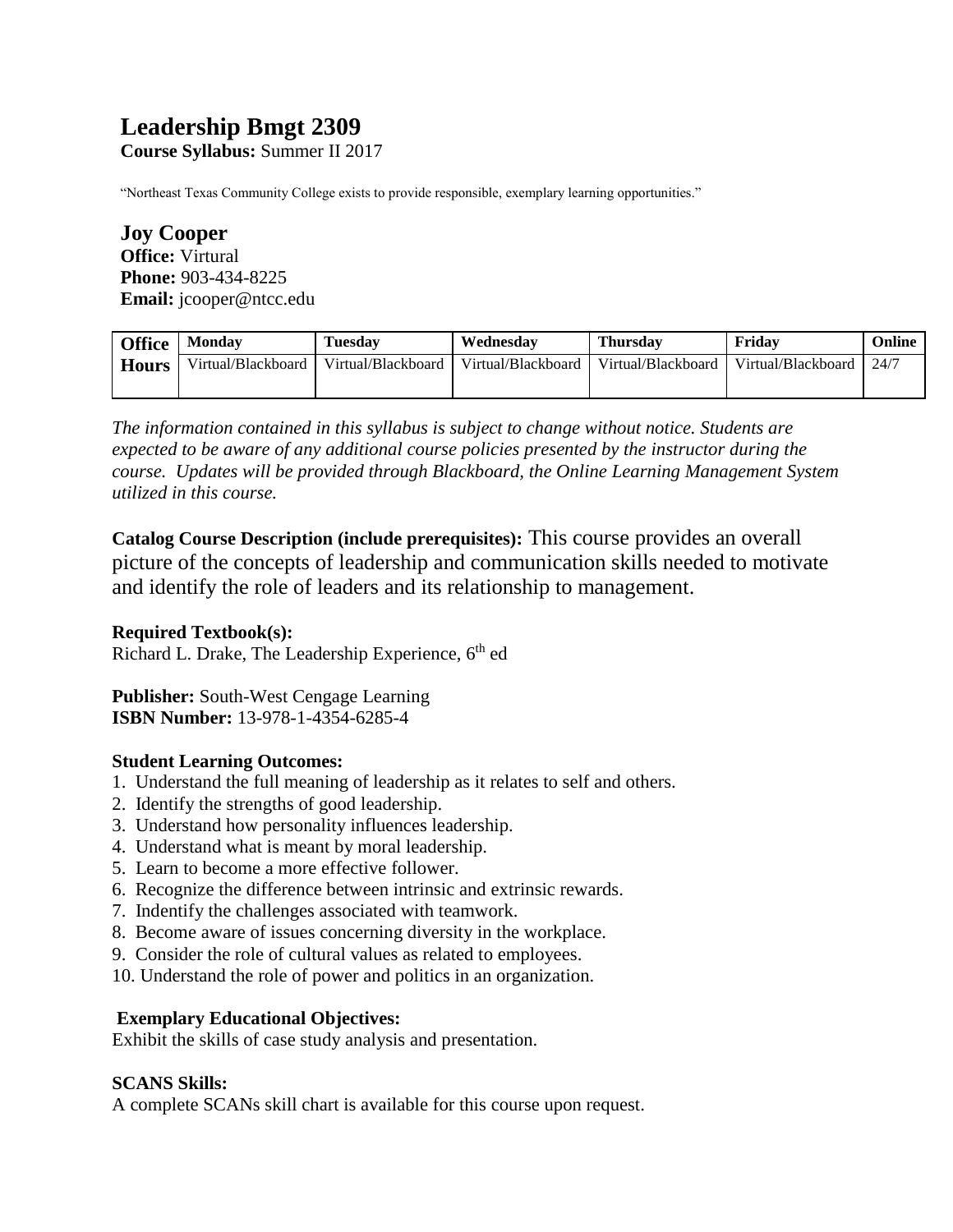#### **Lectures & Discussions:**

See Blackboard for chapter resources, assignments, projects and discussion board assignments.

## **Evaluation and Grading Criteria**

## **There are 699 possible points**

|                                     | <b>Possible Points</b> |
|-------------------------------------|------------------------|
| Assignments                         | 135                    |
| <b>Discussion Board Assignments</b> | 64                     |
| Exams (2 Exams)                     | <b>200</b>             |
| Course Project/Article Reviews      | 100                    |
| <b>Total Possible Points</b>        | 699                    |

Grades are awarded according to the following scale:

| 629-699   | A |
|-----------|---|
| 599-628   | B |
| 489-598   | ◡ |
| 419-488   |   |
| $0 - 418$ | F |

#### **Late Exam Point Deduction Information**

1-7 days after exam time has expired  $= 10$  point deduction

8-14 days after exam time has expired = 15 point deduction

 $14 +$  days after exam time has expired = Meeting with Instructor to discuss student(s) options.

#### **Tests/Exams:**

All test are mutiple choice questions and delivered through Blackboard by clicking on the Assessment link on the dates listed in the Due Date Document located in the Start Here folder.

#### **Assignments:**

The course contains two types of assignment: 1)chapter assignments and 2) discussion board assignments. Chapter assignments are available through the Assignment link located to the left of the screen. Discussion board assignments are available through the Discussion links located to the left of the screen.

See Blackboard Homepage and click on the Start Here folder for assignment due dates. Note assignments and discussion board assignments are not available after the due date expires.

## **Other Course Requirements:**

 $N/A$ 

**Student Responsibilities/Expectations:**